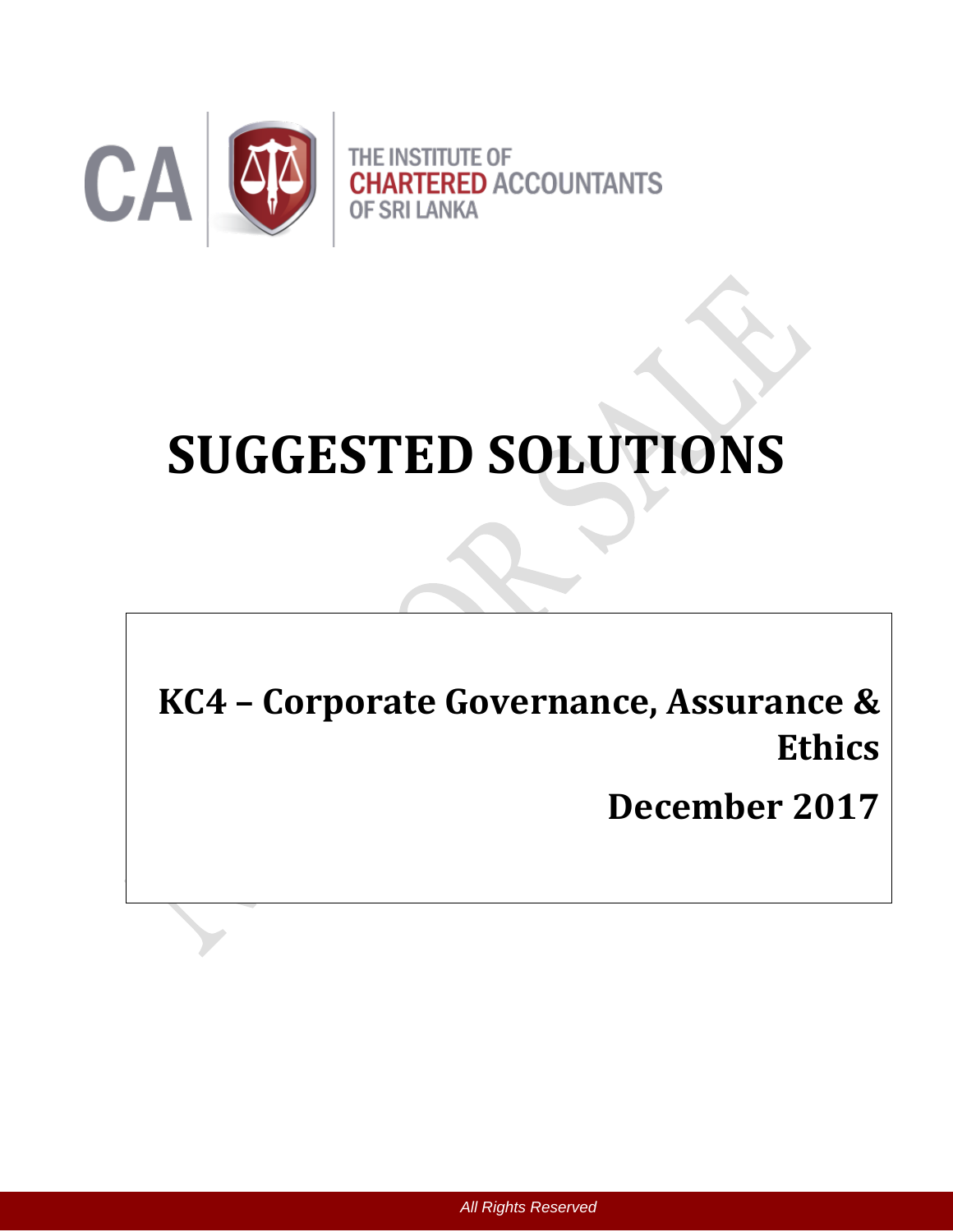## **Answer 01**

Relevant Learning Outcomes/s;

5.1.2 Advise on suitable engagements in a given scenario, considering the requirements of intended users and the assurance framework, including following areas.

- Special purpose audit
- Assurance engagements
- Review of financial statements
- Related services
- 5.3. 1 Propose areas that are important in undertaking an engagement quality control review for a given engagement.

4.1.2 Advise on the need to change the audit approach for a given scenario.

Study text reference: Page, 414, 596, 343, 736

## (a) **Audit areas to be reviewed by the engagement quality review partner**

The engagement quality review partner (EQRP) shall be involved in reviewing the significant judgmental areas of the audit of Lak Power PLC. These areas include:

- During the last two years the company was not able to meet the revenue target set out in the power purchase agreement (PPA). This may impact on the going concern of the company. Therefore, how the auditor has evaluated this issue and the auditors conclusion on the matter. The quality review partner should check how the auditor evaluated the repayment capacity of the loan as a result of falling revenue.
- The given information suggests that there is an issue on the depreciation assessment of the power plant as this power plant does have significant components which require periodical replacement. Presently the entire plant is depreciated over 30 years which is not appropriate considering the significant components of the power plant. Therefore, management is required to assess the significant components and the impact on the financial statements after considering the significant components. Accordingly, it is required to determine the period over which those components shall be depreciated. This again is a judgmental area as the evidence needs to be gathered as to the significant components and the period over which they should be depreciated. Hence, EQRP shall review this area as there is an accounting issue and is a judgmental area of the audit.
	- As per the given information, the company is facing issues due to the technical failures in the power plant. As a result, the expected power has not been generated and there had been shut downs in the plant (decreased revenue, increase in losses are also noted). This is the second year of business operations since commissioning of the plant. Such early technical faults / break downs in the plant may indicate the need for impairment of the plant which is a judgmental area. EQRP therefore shall ensure whether the judgments made by the engagement team in this area are appropriate (e.g. if the engagement team concludes that there will be no impairment, assessing whether the evidence obtained to that extent is appropriate or not. If the engagement team decides the need for an impairment assessment, the evaluation of appropriateness of judgments made by the management is critical. Hence, EQRP's review of this area will be vital.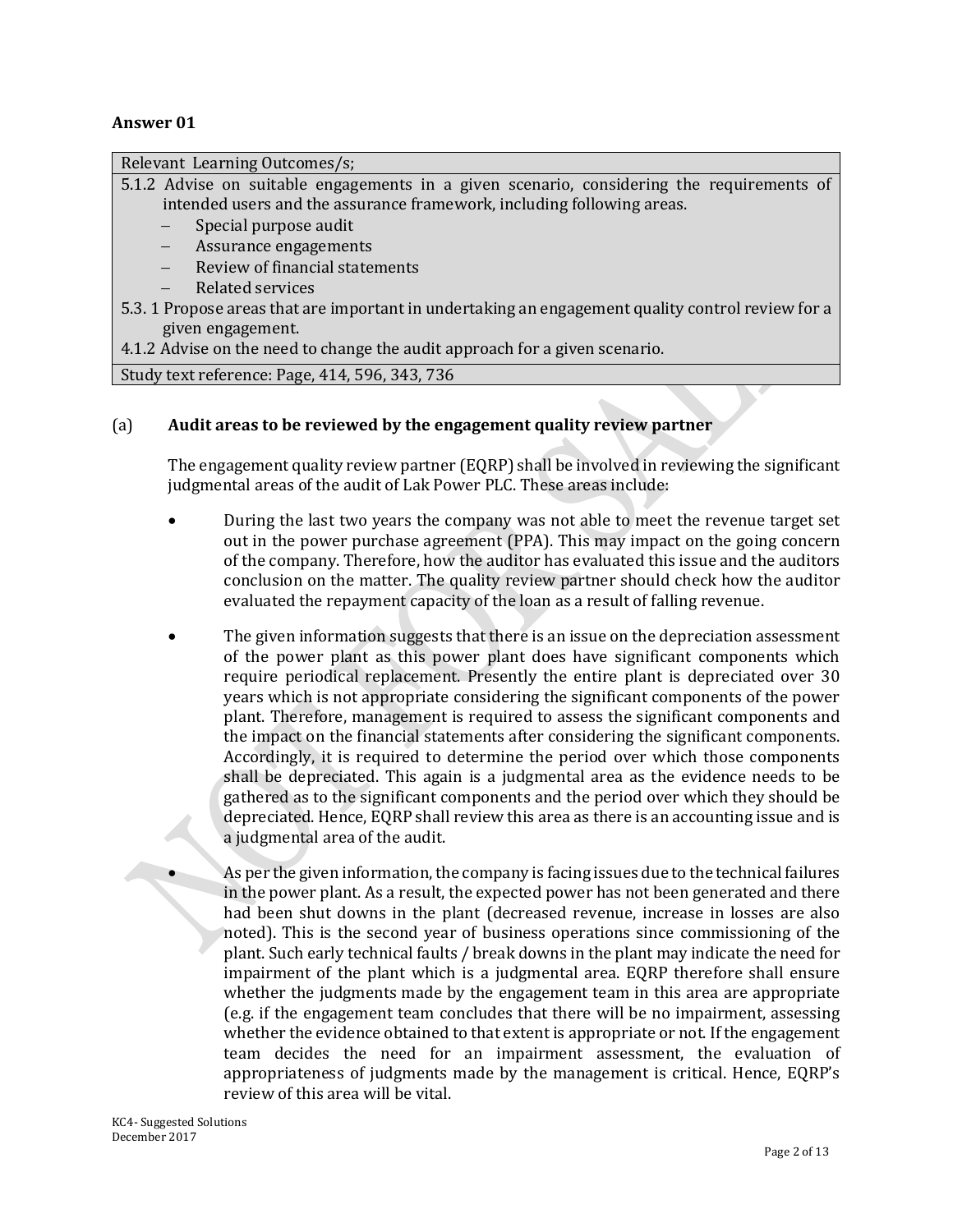- Other significant areas of this engagement will be assessing the net realizable value of inventories held at the balance sheet date. Given the break downs and increase in coal quantities might suggest that the NRV of those items may be lower. Assessing of NRV involves estimates (e.g. selling prices, costs to complete). Hence, will become a judgmental area and the EQRP shall review the appropriateness of audit evidence gathered in this area.
- There had been a warning letter from the Environmental Authority. Failure in adhering to the regulatory requirements may result in adverse consequences to the entity. These need to be evaluated by the engagement team and it is important that EQRP will also review the evidence obtained and the appropriateness of the judgments made in this area up to the date of audit report. (E.g. A provision for penalty is required to be made in the financial statements or whether the failure of the regulations will have an impact on the continuation of the business operations, if so the impact to the audit report of the company etc.). This also suggests the importance of reviewing the financial statements and the audit report of the entity by the EQRP.
- **Engagement quality review partner should assess the adequacy and appropriateness of the audit testing carried out on significant risks identified on revenue recognition and management override of controls.**

*[Candidates are not expected to write other judgmental areas such as determination of materiality, firm's independence, consultation, uncorrected misstatements, communication with those charged with governance as this question focuses on specific judgmental areas related to the entity]*

(b) The initial audit plan has identified two significant risks. However, the given information and subsequently known information suggests that other risks also exist (e.g. impairment, going concern, component depreciation etc.). Therefore, these might suggest modifications are required to the initial risk assessment of the company as detailed testing is to be carried out in many audit areas.

The auditor has planned to rely on controls over other areas (except revenue and management override of controls). However, issues have been noted on other areas such as component depreciation, estimates and impairment. These may suggest that the engagement team needs to consider more substantive testing in this area given the increased risks and the changes in the control environment. Further, the walk through procedures on the purchasing process also indicates that the auditor may not be able to rely on certain controls. Therefore, the initial audit plan should be modified to this extent.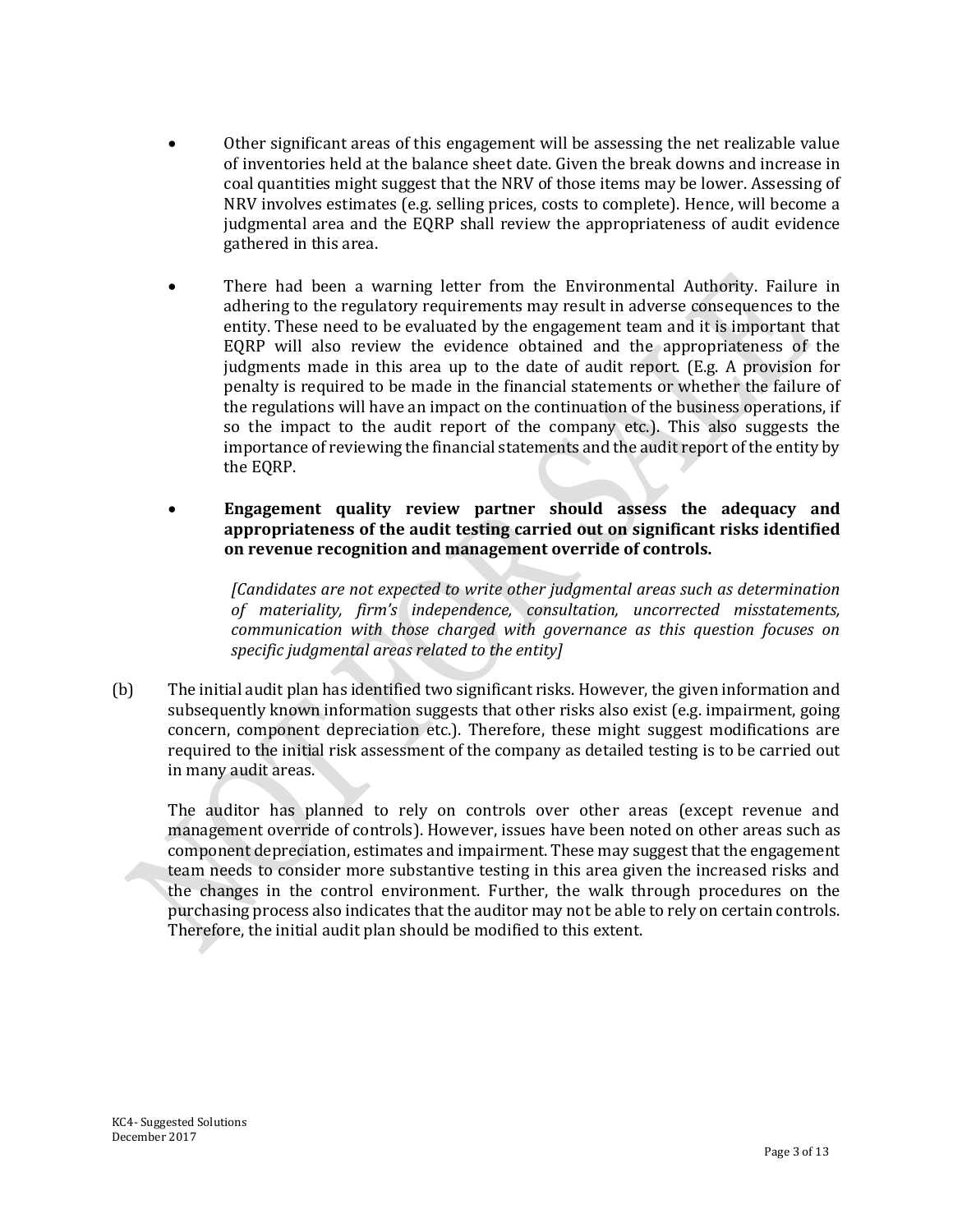## (c) (i) **Assurance services**

Before providing an assurance service, the auditor shall consider whether the following elements of assurance engagements are in existence for this service:

- Three-party relationship
	- The professional accountant (i.e. SMP)
	- Responsible party (in this case management is responsible for the non-current assets details or schedule)
	- Intended user (Chinese investor)
- Subject matter Non-current assets which is an element of financial position of the company
- Suitable criteria In this case, noncurrent assets can audited to ensure whether they are recognized, measured and disclosed in accordance with LKAS 16, which is the suitable criteria.
- Terms of Engagement Whether the SMP can gather appropriate and sufficient audit evidence to evaluate whether fixed assets have been accounted as per LKAS 16
- Conclusion whether an assurance report can be issued for the said purpose and whether it is supported by an appropriate auditing standard.

Since the elements of an assurance engagement are present for the proposed engagement, SMP Associates will be able to undertake the assurance engagement. SMP however, has to comply with the requirements of SLAuS in undertaking this work. This engagement therefore can be undertaken as per SLAuS 805 - *Audits of single financial statements and specific elements, accounts or items of a financial statement.* 

(c)(ii) SLAuS 805 emphasises that the auditor must consider whether there are adequate disclosures according to LKAS 16 to enable users to understand the information conveyed in the financial statements or elements and the effect of material transactions in the information conveyed. This may mean considering whether additional disclosures are required beyond those required by the Financial Reporting Framework being used.

If the statement or element on which the auditor is reporting is published together with the Financial Statement on elements is sufficiently differentiated from the Financial Statements and must report separately on that.

Since SMP is the auditor of the financial statements of the company, it should be clearly communicated to the readers that this is not an audit on the entire financial statements but only an element of the financial position of this company. It is important that the element of the financial statement, including the related notes, in view of LKAS 16, provides adequate disclosures to enable the intended users to understand the information conveyed in the element of the financial statements**.**

The report shall also make a specific reference that these special purpose financial statements are not suitable for general use and it is prepared only for the use of a specific user and in this case the user could be mentioned. (the potential Investor use purpose only).

Accordingly, SMP shall include the "Restriction on Distribution" paragraph clearly stating the purpose of the report and restrictions on distribution of the report for use other than the specified purpose considered in preparing the report. This paragraph shall be added after the "Opinion" paragraph in the auditor's report.

**(Total: 25 marks)**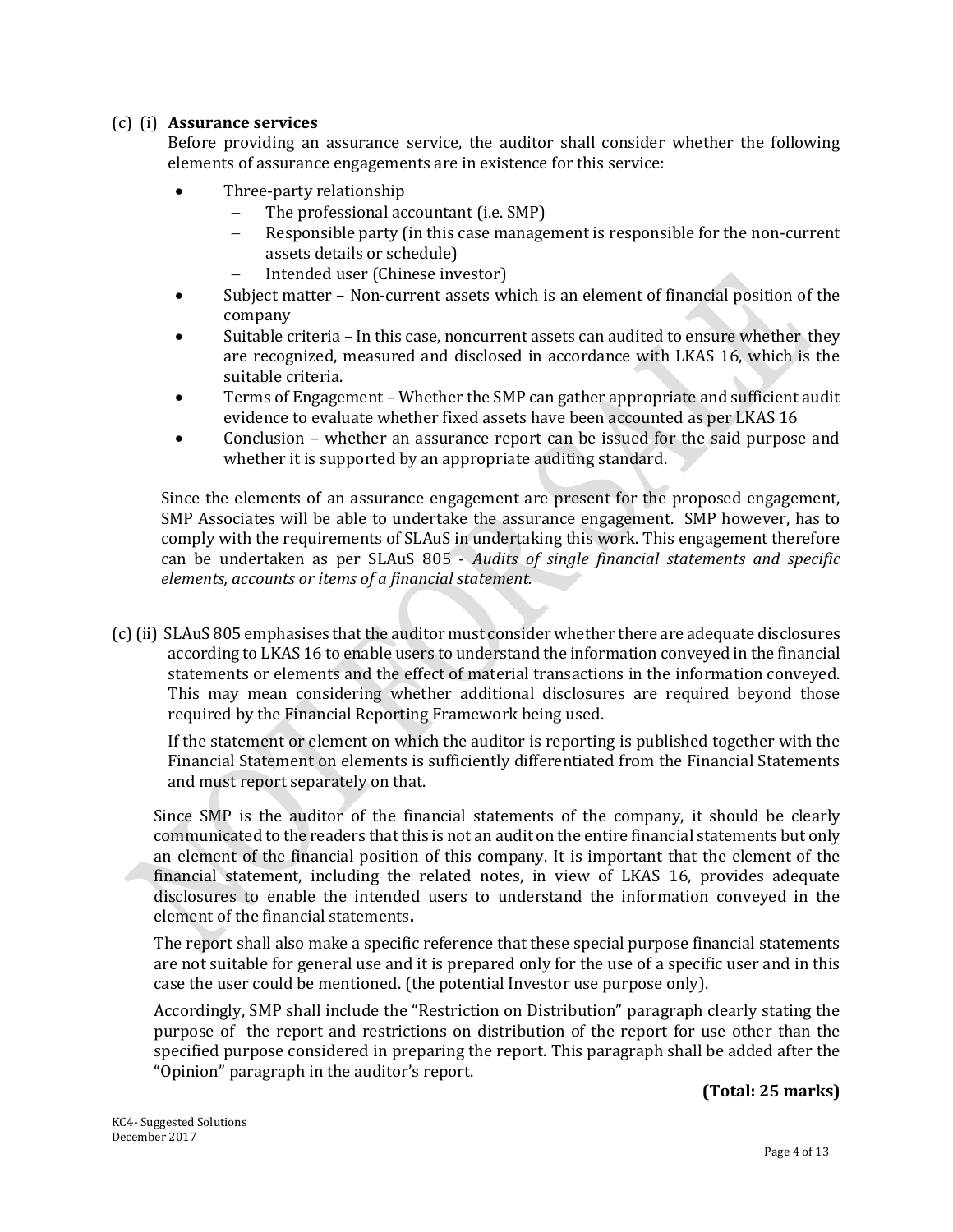#### **Answer 02**

Relevant Learning Outcomes/s;

2.6.1 Explain the role of the internal auditor in enterprise risk management.

2.4.1 Evaluate, in a given scenario, the risk arising from internal and external environment in terms of likelihood, consequence and other risk criteria.

2.7.1 Advise the approach to managing an internal audit engagement in a given scenario relating to the main business process of an entity.

Study text reference: Page 318-319,264-270,325-333

## (a) **Contribution of the internal auditor in risk management**

If the company wishes to employee an internal auditor, the internal auditor can contribute in many ways in risk management process of Lora.

- The internal auditor can assess the present processes for risk management at Lora (which may not be a formal process) and whether it is capable of identifying risks on a timely basis. If the present process is not adequate the internal auditor can advise on the gaps in the process and the appropriate actions the management of Lora could take.
- Internal auditors will attempt to confirm whether the present risk management processes and controls operate to mitigate risks and ensure that the management receives accurate information. If the present internal controls do not support the management in obtaining accurate information, the internal auditor can bring those to the attention of the management.
- Internal auditor will be able to assess the adequacy of internal controls in Lora, any weaknesses might be indicative of non-consideration of certain risks. The internal auditor can bring such weaknesses to the attention of the management.
- With the active involvement of the internal auditor on testing the internal controls and with timely reporting to the management, the internal auditor will be able to enhance risk management and the control culture.

The following points can also be considered.

- The internal Auditor can check the adequacy of the existing processes related to risk management especially processes for identifying, assessing, managing and responding to risks.
- Internal Auditor through his/her work will be able to establish a proper risk management and control culture.
- The Internal Auditor can assess the appropriateness of internal controls in operation to manage risks.
- The operation and effectiveness of the risk management processes including internal controls.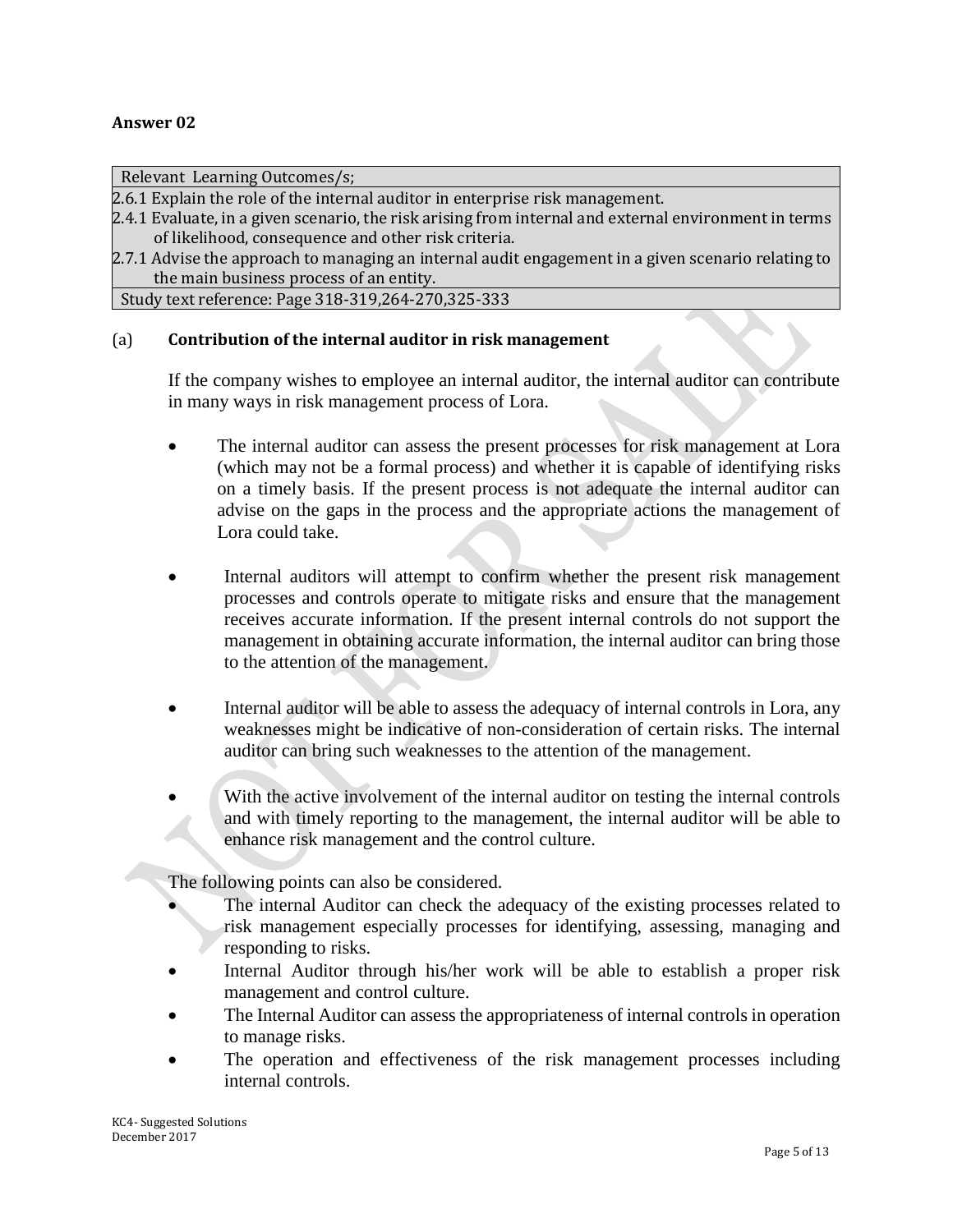- Internal auditor can facilitate risk identification and evaluation and coaching management on risk identification, assessment and mitigation.
- Internal auditor can provide assurance on risk management.

| <b>Risk</b>                                                   | Nature of the risk                                                                                                          | Impact to the                                                                                                                                                                                                                | Mitigation plan (ii)                                                                                                                                                                    |
|---------------------------------------------------------------|-----------------------------------------------------------------------------------------------------------------------------|------------------------------------------------------------------------------------------------------------------------------------------------------------------------------------------------------------------------------|-----------------------------------------------------------------------------------------------------------------------------------------------------------------------------------------|
| (i)<br>1. Inventory - theft / pilferage                       | (i)<br>Almost certain due to<br>the nature of the<br>products as it can be<br>easily taken out by<br>outsiders<br>employees | operations (ii)<br>Will<br>have<br>moderate or major<br>impact if it is<br>frequent and due<br>to the high values<br>of the branded<br>products                                                                              | through CCTV<br>Monitor<br>cameras<br>Weekly / monthly<br>periodic inventory count<br>and comparison with the<br>records and investigate<br>any differences and take                    |
| 2. Expiration of products and<br>risk of selling those to the | Possible<br>the<br>as<br>products<br>carry<br>an                                                                            | Selling of expiry<br>goods has<br>an                                                                                                                                                                                         | appropriate action.<br>Insurance coverage<br>Regularly<br>monitor<br>products nearing expiry                                                                                            |
| customers                                                     | expiry date.                                                                                                                | adverse impact on<br>the reputation of<br>the company and<br>have<br>might<br>an<br>impact<br>the<br>on<br>franchise<br>agreement as well.<br>If it happens it will<br>have<br>a<br>severe<br>the<br>impact<br>on<br>company | and remove from the<br>shelves in the shops.<br>Before<br>expiring do<br><sub>a</sub><br>product promotion and<br>sell at a discounted price<br>(50% off or 75% off etc.)               |
| 3. Theft of cash                                              | Possible<br>the<br>as<br>company's sales are<br>done mainly on cash<br>basis.                                               | This will have a<br>major impact if the<br>cash theft happens<br>frequently.<br>The<br>company's<br>financial position<br>will be negatively<br>impacted as the<br>products<br>are<br>priced at a high<br>range              | Cash in transit - insurance<br>Monitor<br>through<br><b>CCTV</b><br>cameras                                                                                                             |
| 4. Misappropriation of cash by<br>employees                   | This is possible as<br>there will be cash<br>without<br>being<br>deposited at the end<br>of the day                         | Impact<br>depends<br>on the frequency.                                                                                                                                                                                       | Surprise cash counts by<br>internal auditor<br>Daily reconciliation<br><sub>of</sub><br>cash collection and cash<br>deposited by the head<br>office and investigate any<br>differences. |

(b) (i) & (ii)

KC4- Suggested Solutions December 2017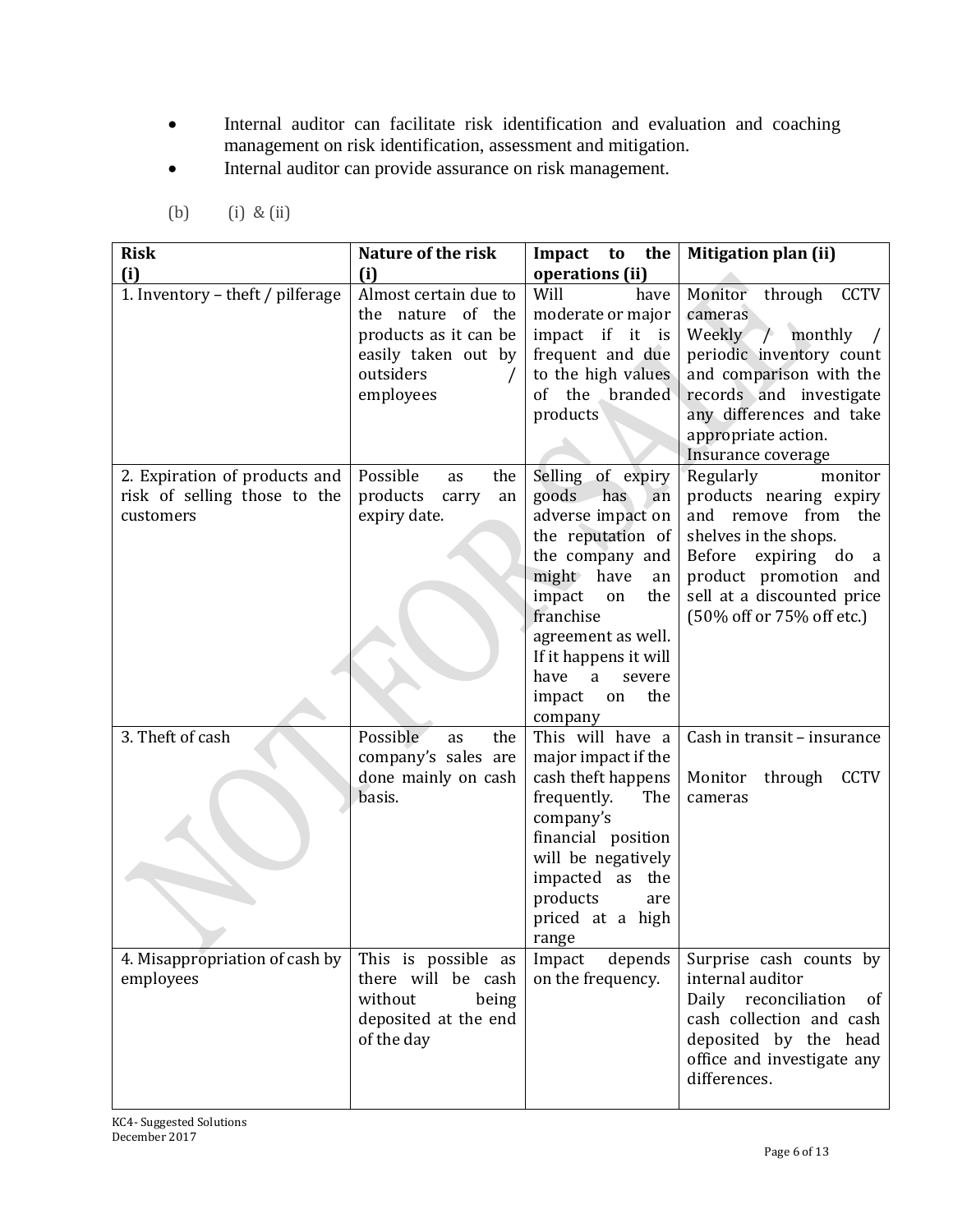| <b>Risk</b><br>(i)                                                                                                          | Nature of the risk<br>(i)                                                                                                                | the<br>Impact<br>to<br>operations (ii)                                                                                                                                                              | Mitigation plan (ii)                                                                                                                                                                                                                             |
|-----------------------------------------------------------------------------------------------------------------------------|------------------------------------------------------------------------------------------------------------------------------------------|-----------------------------------------------------------------------------------------------------------------------------------------------------------------------------------------------------|--------------------------------------------------------------------------------------------------------------------------------------------------------------------------------------------------------------------------------------------------|
|                                                                                                                             |                                                                                                                                          |                                                                                                                                                                                                     |                                                                                                                                                                                                                                                  |
| 5. Availability of non-branded<br>products in the market                                                                    | This is almost certain<br>presently<br>as<br>the<br>company is facing<br>this threat due to<br>substitutes available<br>at a lower price | The impact will be<br>major<br>if<br>the<br>market responds<br>to the substitute<br>The<br>products.<br>be<br>sales<br>will<br>negatively<br>impacted                                               | <b>Brand promotion</b><br>Product<br>promotion<br>highlighting<br>the<br>advantages and safety of<br>use (health concerns)                                                                                                                       |
| 6 High costs due to inflation<br>and increased exchange rates,<br>high taxes                                                | This is almost certain<br>the country<br>as<br>is<br>presently facing<br>a<br>similar situation                                          | The impact will be<br>major as this will<br>result in increased<br>and<br>costs<br>to<br>recover the costs<br>need be<br>prices<br>increased<br>and<br>demand<br>may<br>decrease.                   | Forward exchange rate<br>contracts with the banks<br>Find<br>out<br>possible<br>markets<br>untouched<br>customers who are ready<br>to buy the products and<br>may not have access. Then<br>reach out those customers.                            |
| 7. Lessor my discontinue the<br>lease agreements after expiry                                                               | Since the shops are in<br>prime locations, the<br>demand<br>for<br>the<br>property is high.                                              | Since the company<br>already<br>has<br>invested<br>the<br>in<br>leased building by<br>branding, shifting<br>to another location<br>finding<br>and<br>a<br>similar<br>location<br>will be difficult. | <b>Build</b><br>up<br>good<br>a<br>relationship<br>the<br>with<br>lessor and safeguard the<br>building leased out to the<br>company<br>Target<br>alternative<br>locations, if it is certain the<br>lessor will not renew the<br>lease agreements |
| 8.Products<br>are<br>not<br>appropriately stored at the<br>proper temperature and safely $\vert$ which the products $\vert$ | Possible<br>the<br>as<br>environment under<br>are located have an<br>impact on the quality<br>and safety of the<br>products              | The impact will be<br>major if the entity<br>will not be able to<br>product<br>ensure<br>quality and safety                                                                                         | Regular maintenance of<br>the AC and assess the<br>appropriateness<br>of<br>storage facilities                                                                                                                                                   |
| 9. Risk of Increase government<br>levies/ taxes<br>on<br>import<br>products, remittances<br>and<br>local operations.        | As the government<br>policy is to increase<br>the tax revenue and<br>focus on economic<br>growth<br>this<br>is<br>possible.              | This will result in<br>increased costs of<br>imports, local tax<br>expenses and high<br>cost<br>on<br>remittances.                                                                                  | The company can engage<br>in an effective dialog with<br>the relevant government<br>authorities<br>and<br>demonstrate their existing<br>tax payments and other<br>contributions for social<br>development.                                       |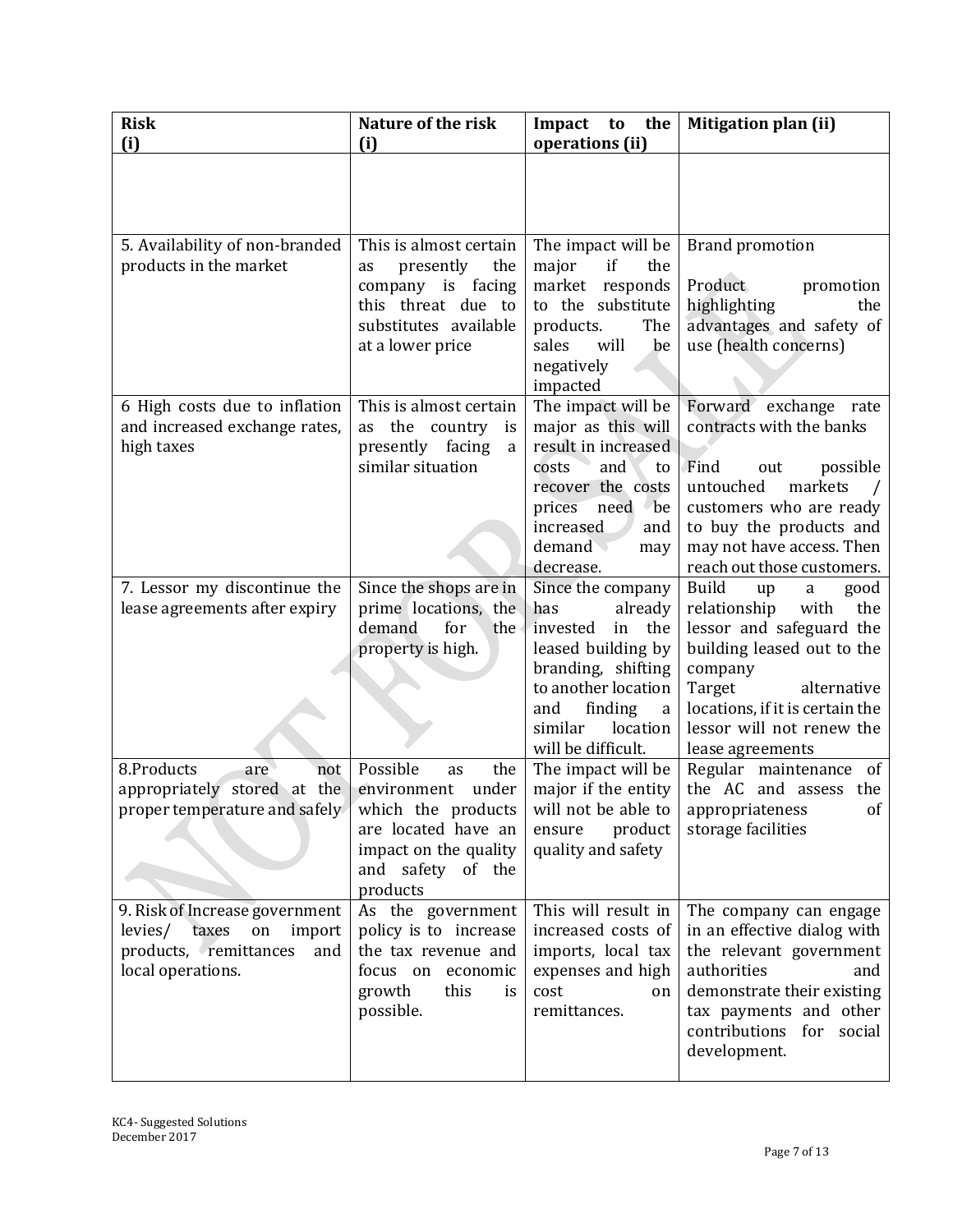| <b>Risk</b>                   | Nature of the risk      | Impact to the        | <b>Mitigation plan (ii)</b>        |
|-------------------------------|-------------------------|----------------------|------------------------------------|
| (i)                           | (i)                     | operations (ii)      |                                    |
| 10<br>Risk of non-compliance  | This is possible if the | Non-compliance       | Assign the responsibility          |
| with new and changes in       | company is unable to    | will<br>have<br>a    | to an officer to ensure            |
| regulations.<br>and<br>laws   | comply with the new     | significant impact   | compliance with existing           |
| (custom laws, health &        | changes.                | as the company       | and<br>laws<br>new<br>and          |
| safety laws, tax l            |                         | may have to incur    | regulations.                       |
|                               |                         | penalties<br>and     |                                    |
|                               |                         | increases in cash    |                                    |
|                               |                         | outflows. Further,   |                                    |
|                               |                         | in the case of non-  |                                    |
|                               |                         | compliance<br>the    |                                    |
|                               |                         | is<br>company        |                                    |
|                               |                         | exposed<br>to        |                                    |
|                               |                         | reputational risk.   |                                    |
| 11. Cancellation of franchise | If the Company has      | Cancellation<br>of   | Assign a person to check           |
| agreement.                    | not complied with the   | dealership.          | whether the terms and              |
|                               | of<br>the<br>terms      | Discontinuation of   | conditions<br><sub>of</sub><br>the |
|                               | agreement.              | business activities. | agreement are adhered to           |
|                               |                         |                      | by the Company.                    |

Internal Control Testing

## Inventory Management

The internal Auditor can test the following

- 1. Test the inventory movement i.e. Receipts, issuances are properly supported with appropriate documents.
- 2. Test whether all inventory have been accurately recorded with reference to quantities received/issued.
- 3. Observe and evaluate the existence of proper segregation of duties in the activities related to inventory receipts, recording etc.
- 4. Test the adequacy and appropriateness of security measures in place to safeguard the inventories.
- 5. Review the documentation used for recording inventories.
- 6. Review the procedure in place for inventory recording and handling.
- 7. Test the procedures in place to ensure the same quantities of items dispatched to each location have been received by the respective shops.
- 8. Test on a sample basis, any inventory reconciliations carried out by the management.

## **Cash management – internal controls**

- Reconciliation of daily sales with cash deposited, cash in hand and receipts and credit card sales documents / slips. Any discrepancies shall be inquired from the officer in charge**.**
- Conduct regular surprise cash counts at shops and agree the cash in hand with the cash sales made during the day.
- Observe the existence of proper segregation of duties in handling cash.
- Review any reconciliations prepared by management with respect to cash. (Ex. Bank Reconciliation)
- Test whether payments have been authorized and recorded accurately and completely.
- Test whether all receipts are recorded on a timely basis, and accurately in the books of accounts of the Company.

KC4- Suggested Solutions December 2017

## **(Total: 25 marks)**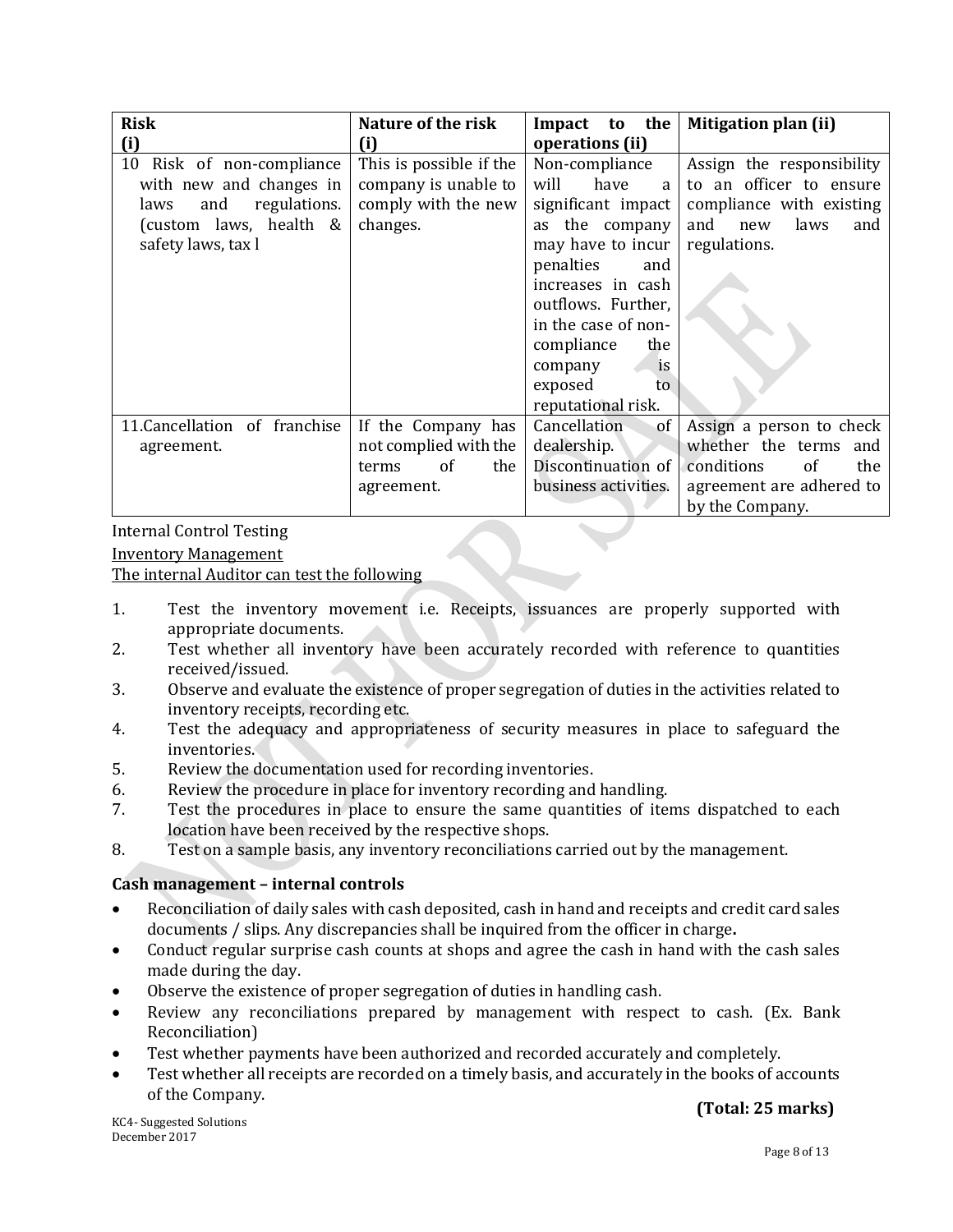## **Answer 03**

Relevant Learning Outcomes/s;

- 5.1.2 Advise on suitable engagements in a given scenario, considering the requirements of intended users and the assurance framework, including following areas.
	- Special purpose audit
	- Assurance engagements
	- Review of financial statements
	- Related services
- 1.7.1 Advise on ethical issues faced by a professional accountant in an enterprise for a given scenario.
- 3.2.1 Evaluate financial information and non-financial information relating to economic, industry and business matters to identify risk of material misstatements, including the financial statements of a group and SME
- 4.2.1 Evaluate the effect of identified misstatements on the audit and the effect of uncorrected misstatements, if any, on financial statements.
- 1.5.1 Advise on the process of ethical conflict resolution
- 1.2.1 Advise on the effectiveness of a board on the perspective of governance including:

- Unitary and two tier board structures.

-Division of powers (CEO and chairman)

-Board composition

-Types of directors

-Role of independent non-executive directors

-Financial acumen

-Responsibilities of the board

## Study text reference: Page 662,185,379,591,161,88

a)

i.

ii.

- There is no direct SLAUS that can be used to provide the "certified" 5 year forecast.
- Audits or reviews are not suitable as 5 year forecasts are not historical financial information
- SLSAE 3000, 3400 and 3420 may be referred to formulate an engagement to meet with the requirement.
- Determine a suitable applicable criteria**,** under which pro-forma five year financial data is compiled as given in QPL.
- Determine if the applicable criteria is suitable**,** given the objective**,** of "certified" information for the loan agreement of the bank**,**
- Set appropriate materiality, having understood the user as the bank that grants the loan and what is important to the decision of granting the loan. Such can be operating cash flow, EBITDA**,** or interest cover, etc. of QPL.
- Understand how proforma information is compiled by QPL**,** and determine if appropriate notes are given**,** to describe the basis, and assumptions**,**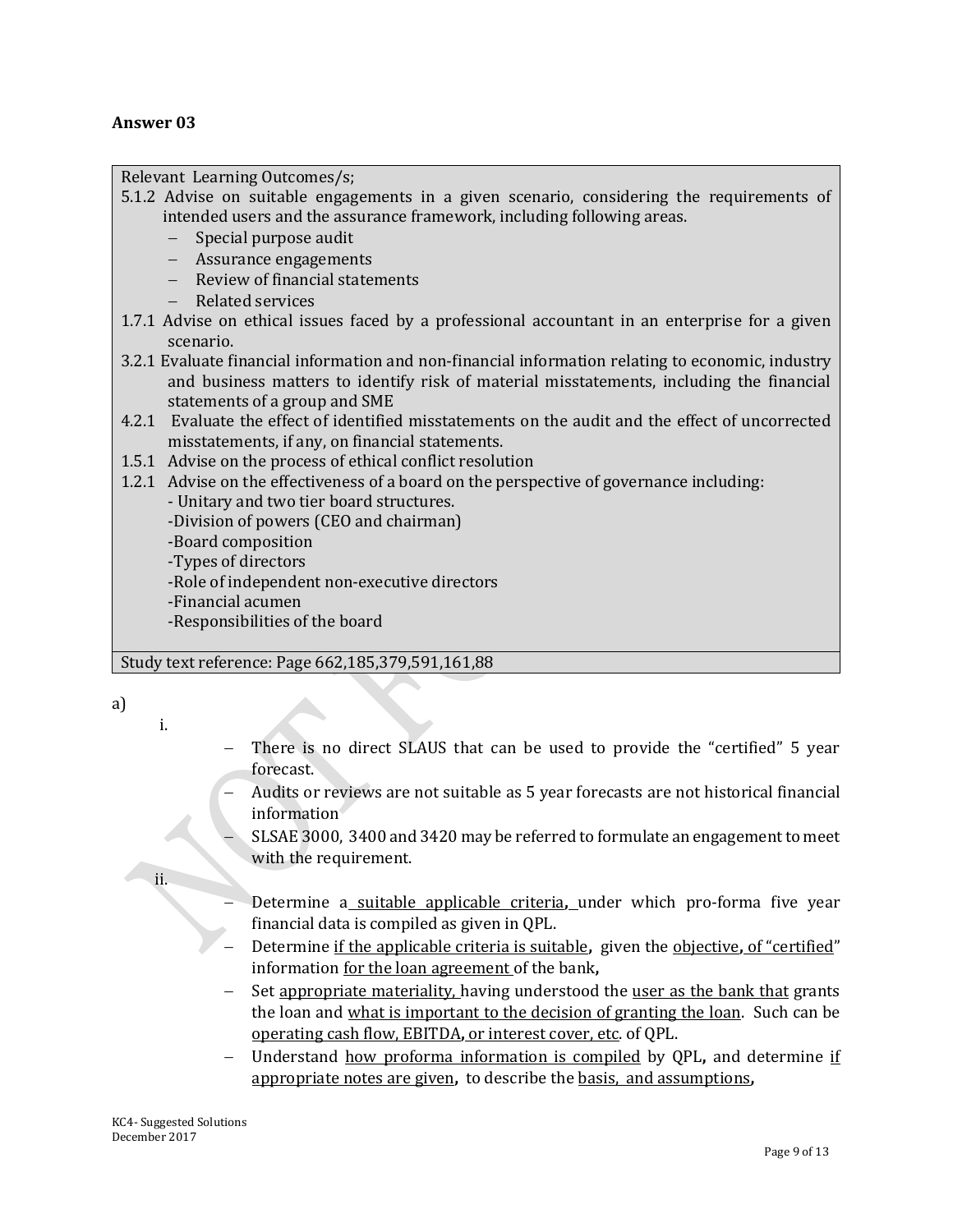- Obtain evidence on sources of information**,** for the compiled proforma information such as expected GP ratios**,** cost relationships**,** to other areas admin cost and selling expenses composition**,** and drivers**,** of such costs, tax expectations of QPL**.**
- b)
- Although Kasun is a member of AAT he has to take steps to ensure that the entity complies with Laws and regulations (NOCLAR) as he is the chief regulatory officer and as an accountant in business.
- Kasun must first discuss the matter with the immediate supervisor if supervisor seems to be involved inform those who are charged with governance (1 mark) to obtain their concurrence regarding appropriate action to take to respond to the matter and to enable them to fulfill their responsibilities.
- If the management does not respond effectively Kasun may disclose it to a public authority.
- Comply with the legal provisions governing the reporting of the matter to an appropriate authority. The standard enables Kasun to set aside the principle of confidentiality when there is a strong public interest reason.
- Rectify, remediate or mitigate the consequences of the noncompliance Reduce the risk of reoccurrence and seek to deter the commission of noncompliance
- Maintain appropriate documentation of the matter including -
	- results of discussion & responses received.
	- course of action considered, judgments made and decisions taken.
- If management does not respond effectively, Kasun is enabled to disclose it to a public authority
- The Standard enables Kasun to set aside the principle of confidentiality when there is a strong public interest reason

c)

- i. Shops are in various locations. Therefore, it is important to understand the level of controls (centralised or not) and intended reliance
- ii. Being a family company, there is an increased possibility of management overriding the control, this matter should be addressed in formulating the audit strategy
- iii. Contracts require better discussion in terms of revenue recognition
- iv. Revenue recognition in terms of agency or principle aspects
- v. Related party transactions- MDs wife and supplier link, MV is sold to MDs wife
- vi. Intangible assets seem valued in contradiction to the existing SLFRS that prohibits accounting for own- brands
- vii. ERP is internally developed- special focus on IT application controls
- viii. Covenants have been breached, where the debt to equity is beyond limit in the loan agreement. Being without remediation at the BS date
- ix. Given the intended land sell off, there can be a residual that may require reclassification into non-current assets held for sale
- x. Materiality to be set- low percentage on profits
- xi. Significant increase in sales require better understanding of reasons
- xii. GP ratio has increased to 44% from 32%. Understand the reasons and substantiate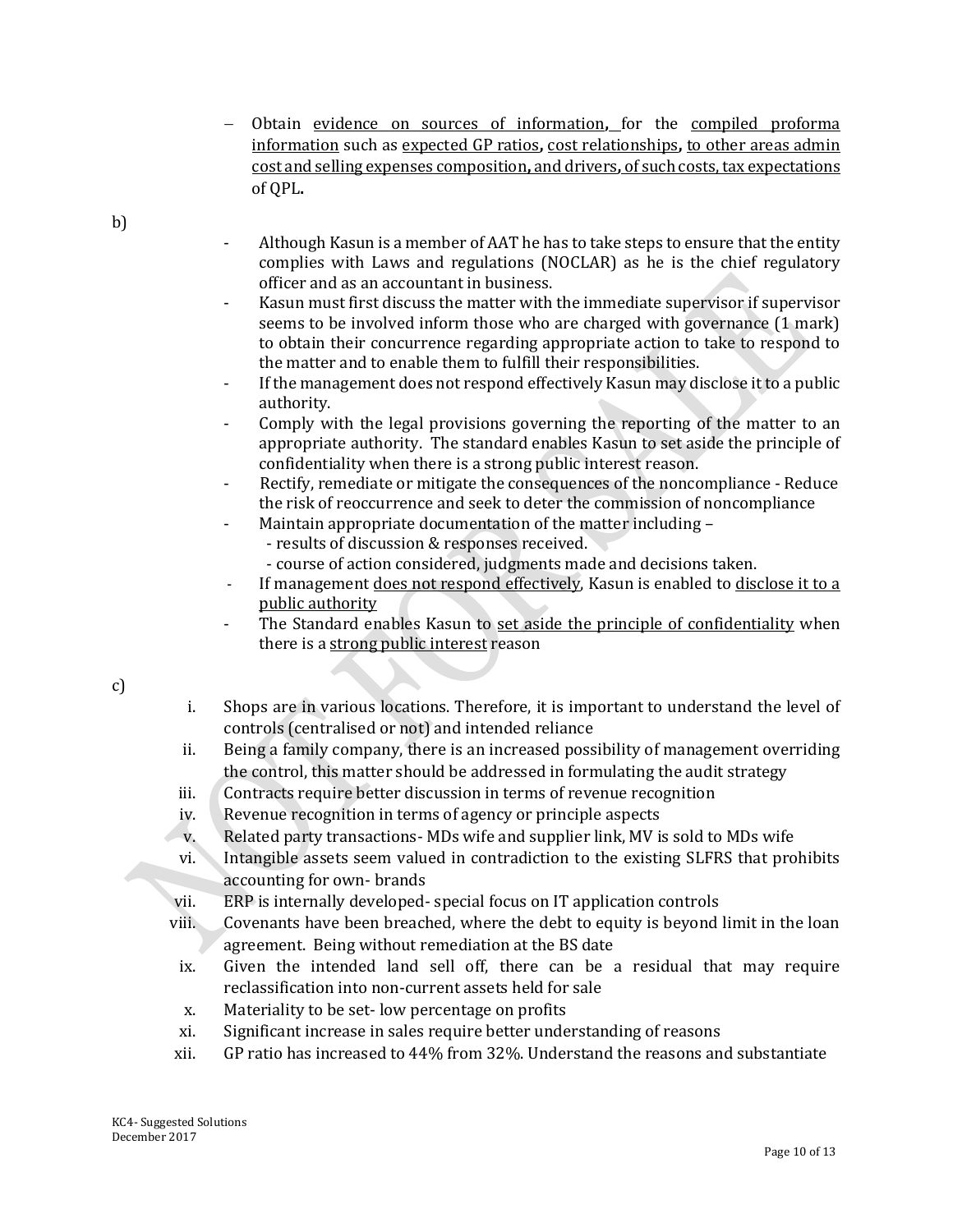- xiii. Admin, selling and other operating costs seem to have increased significantly but not having any relationship mathematically with sales or costs. This require further analysis
- xiv. Inventories increasing more than the apparent proportion in cost of sales
- xv. Debtors increase disproportionately with sales
- xvi. Capitalisation of borrowing cost, in line with LKAS
- xvii. Exchange rate for conversion of imports and stocks, in line with LKAS
- xviii. Deferred tax asset recoverability.
- xix. Any other area with rationale

It was proposed to include the following points

- Capitalisation of borrowing cost, in line with LKAS
- Exchange rate for conversion of imports and stocks, in line with LKAS
- Deferred tax asset recoverability

#### d)

- Setting off the assets under lien is not correct as the risk and rewards of it still flows to the company.
- Debt to equity ratio before and after setting off are as follows:
	- o Before -debt to Equity = (interest bearing loans/stated capital)= 65.7+19.9  $Mn: 15.Mn= 5.71 = Covenant is breeded$
	- $\circ$  After -debt to Equity = (interest bearing loans/stated capital)= (65.7+19.9) Mn – 8.9-16.9 Mn = 59.7Mn : 15Mn= 3.98 = Covenant appears not breached
- In evaluating this misstatement, we need to compare the error against the materiality. The error is a significant misstatement.
- On the other hand the breached covenant now appears not to have been breached less than Debt : Equity of 4:1)
- Given that this is a material misstatement, financial statements are not presented fairly.

## e)

Kasun faces three ethical dilemmas

- Firstly conflict of interest as Lasantha asked him to keep the takeover a secret**,** but considering job security at QPL and not knowing whether to tell Malik or not.
- Second, Lasantha is asking Kasun to deceive the other main shareholder**.** Deception is unprofessional behavior and will break your ethical guidelines**.** Therefore the situation is presenting you with two conflicting demands.
- It is worth remembering that no employer or owner should ask to break ethical rules.
- Finally, the request to break Kasun's <u>own ethical guidelines constitutes</u> unprofessional behavior by Lasantha. Kasun should consider reporting him to the relevant body.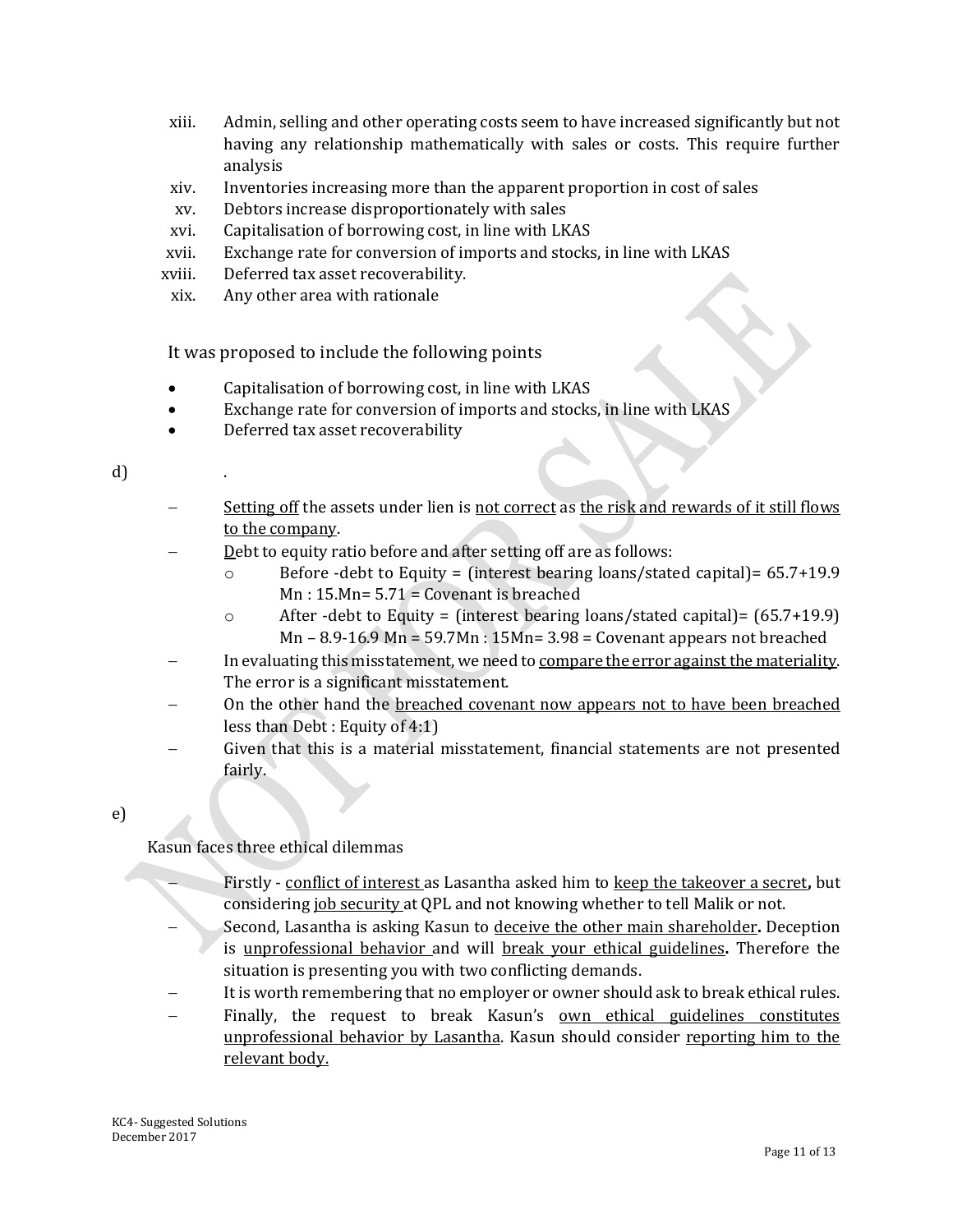- f) The following matters can be proposed in the discussion process and documentation at board level meetings.
	- High-quality board documentation
	- Obtaining expert opinions if necessary
	- Allowing time for debate and challenge**,** especially for complex, contentious or business-critical issues
	- Achieving timely closure of discussions
	- Providing clarity on the actions required and timescales and responsibilities

**(Total: 50 marks)**